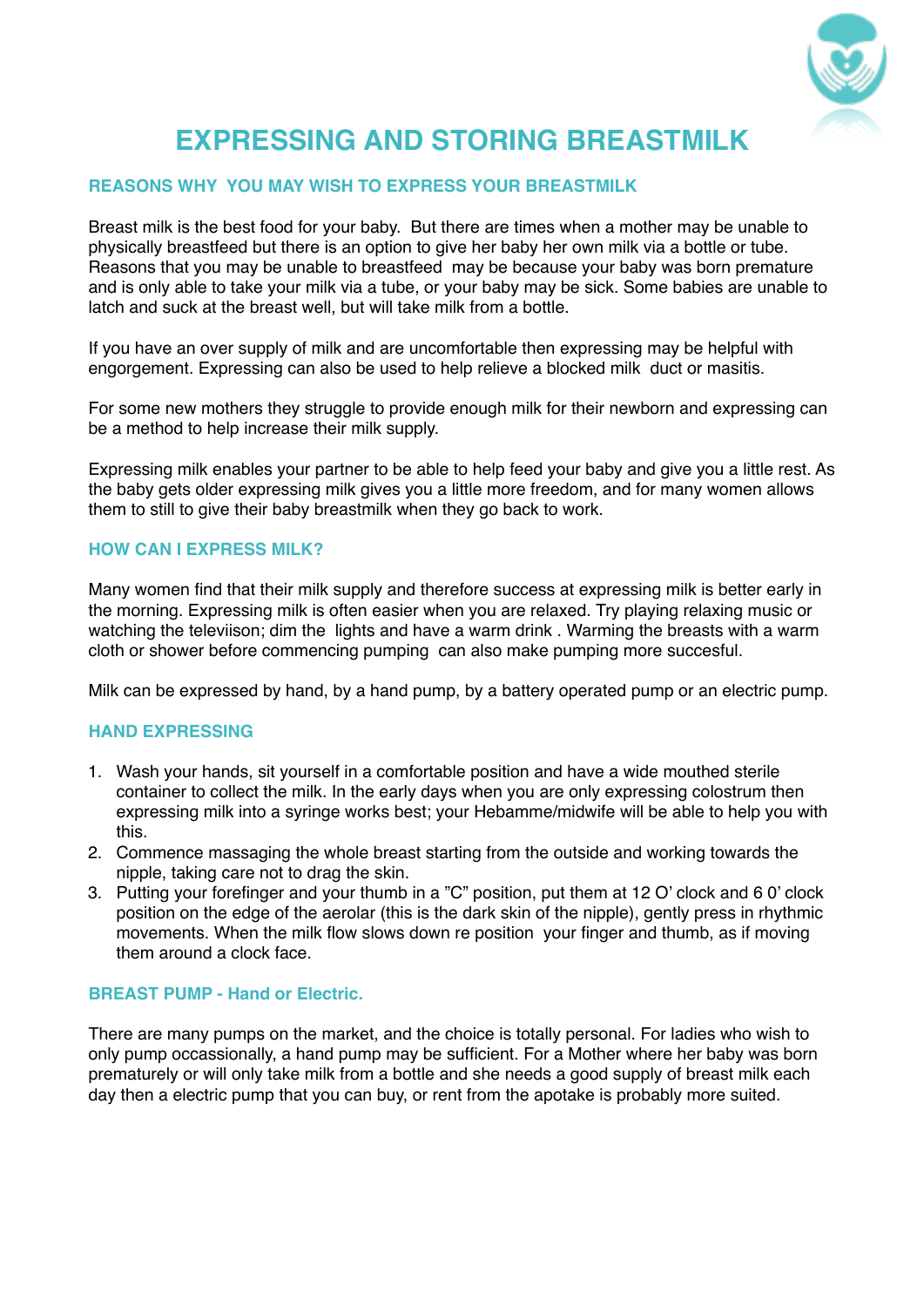## **MILK STORAGE**

| <b>Milk</b>              | <b>Temperature</b>          | <b>Duration</b> | <b>Further Information</b>                                                                                                                                                                                                                                                                                                                                                                                                               |
|--------------------------|-----------------------------|-----------------|------------------------------------------------------------------------------------------------------------------------------------------------------------------------------------------------------------------------------------------------------------------------------------------------------------------------------------------------------------------------------------------------------------------------------------------|
| <b>Fresh Breast Milk</b> | Room Temperature<br>15-25 C | Maximum 6 hours | After 6 hours the milk<br>must be discarded.                                                                                                                                                                                                                                                                                                                                                                                             |
| Fridge Storage           | $3-5C$                      | 3 Days          | Make sure it is kept at<br>the back of the fridge<br>opposed to in the door<br>where the temperature<br>fluctuates when the door<br>is opened. If you are<br>storing it in the fridge<br>make sure you put it into<br>the frodge as soon as<br>possible after<br>expressing.                                                                                                                                                             |
| Freezer                  | -18 C or lower              | 6 Months        | If you have a small<br>freezer within your fridge<br>then it can only be kept<br>in this freezer for up to<br>one month. When<br>expressing milk for the<br>freezer, make sure you<br>put the milk in the<br>freezer as soon as<br>possible after pumping,<br>fill the bottle or bag no<br>more than 3/4 full, as<br>milk fluids expand when<br>frozen. Make sure that<br>the container you are<br>using is suitable for the<br>freezer. |

When pumping milk always label the bottles or bags with the amount and the date it was pumped, this way you can track and manage your stored milk.

#### **DEFROSTING FROZEN MILK**

You can defrost the milk slowly in the refrigerator or at room temperature. Once it has been defrosted you can keep it up to 24hours in the refridgerator and up to two hours at room temperature. Do not refreeze frozen milk.

Milk can be transported within 24 hours provided fridge temperatures are maintained using an insulated cool bag/box and frozen ice packs.

#### **WARMING BREASTMILK**

To warm your milk, place the breast milk bottle or bag into a cup, jug or bowl of lukewarm water for a few minutes to bring it to body temperature -37 °C . Alternatively,you could use a bottle warmer. Do not allow the temperature to go above 40 °C.

Do not use a microwave, as this can overheat your milk and potentially cause mouth and throat burns to your baby.Once defrosted it should be discarded once it has been out of the refridgerator longer than two hours.